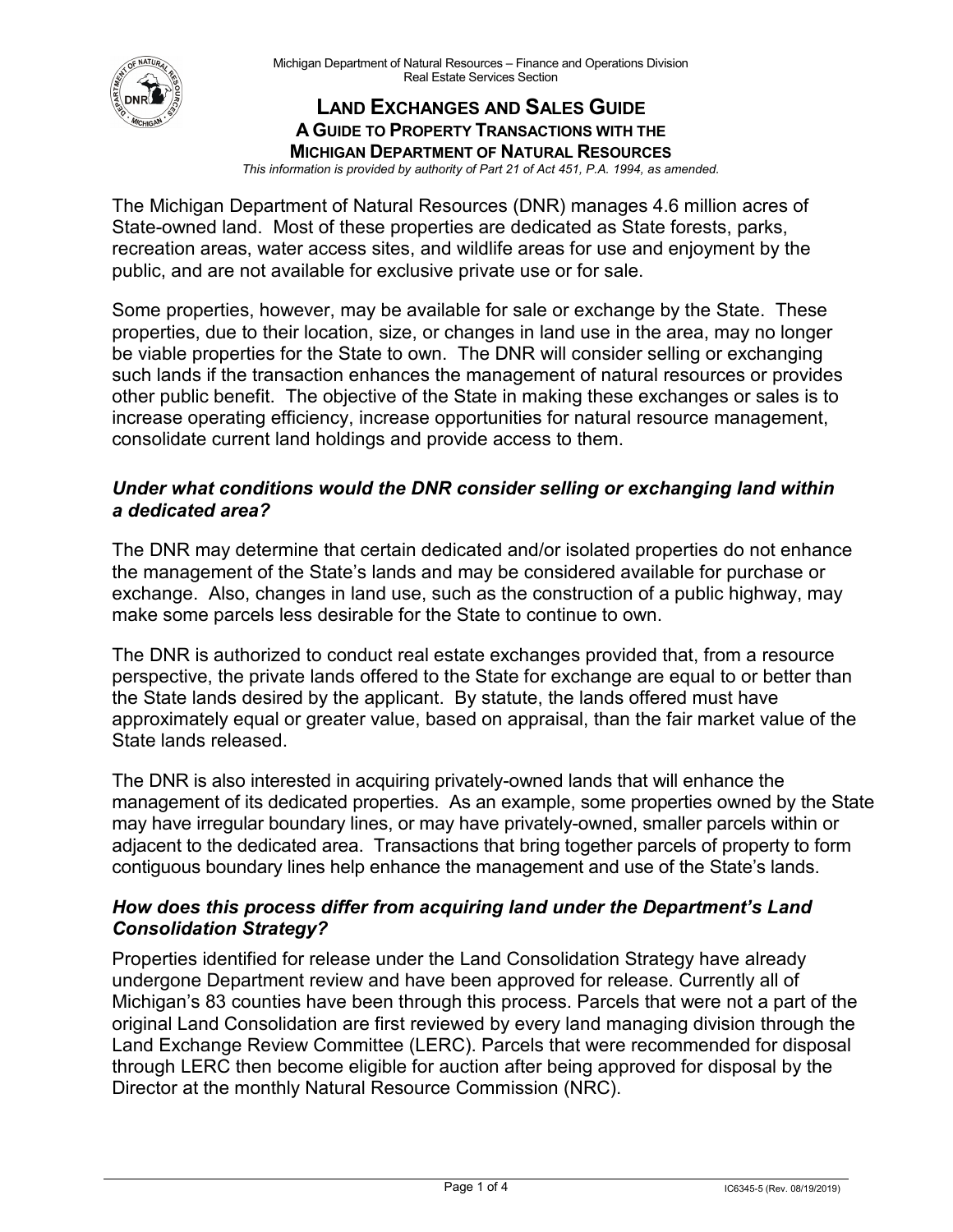## *What is the process to acquire State land?*

Private individuals may acquire State-owned property through purchase or exchange. the DNR may sell land directly to an adjacent property owner. The following procedures also apply to requests for private access easements over State land, including crossings of rail-to-trail corridors. Purchases are usually done by an advertised sealed-bid auction. In certain instances,

The process involves several steps:

- 1. An applicant submits an application for purchase or exchange. All information proposal, must accompany the application. The fee is for processing the application only, and does not imply the purchase or exchange will be approved. A map, preferably from a plat book or subdivision map, which highlights the "desired" (and, for an exchange, the "offered") parcels must also be included. A survey requested on the application must be provided before a review will begin. An application fee, which helps cover some of the costs involved to review the description and drawing are useful, if the application involves a parcel with a detailed description.
- 2. Applications are screened to determine if they are in compliance with the Department land exchange policy. If so, a field review is conducted. DNR staff reviews the request and visits the site. This review includes determining natural Committee (LERC) for consideration. resource features and public recreation values; evaluating access and land management; and reviewing the location of the property and its relation to other protected lands. Results of the field review are forwarded to DNR Real Estate Services, and then submitted to the Department's Land Exchange Review
- 3. The LERC meets bi-monthly to review application proposals.
- 4. The applicant is notified, by letter, of the LERC recommendations. If the transaction received preliminary approval, the applicant is instructed on how to proceed with the transaction.
- 5. The property being conveyed to and/or from the State must then be appraised. Appraisals must be completed according to Department guidelines. The Department reserves the right to reject any appraisal. The DNR will conduct appraisals on property to be sold by the DNR.
- outlining the terms of the transaction is then sent to the applicant. 6. The DNR reviews the appraisal and, if approved, an exchange or sale agreement
- all NRC meetings. As required by law, notices of pending land sales are also published in newspapers in the county where properties are located. 7. Public notice is conducted by posting details of the transaction on the DNR "Business Calendar," at *[www.michigan.gov/dn](www.michigan.gov/dnr)[r](http://www.michigan.gov/dnr)*, under "Publications," seven (7) days before Director approval/disapproval, which takes place during a Natural Resources Commission (NRC) meeting. Land exchanges and sales are also listed on the NRC agenda, which is available to the public. There is opportunity for public comment at
- steps to complete the transaction. 8. Following the Director's decision, the applicant is sent instructions outlining the steps to complete the transaction.<br>Page 2 of 4 IC6345-5 (Rev. 08/19/2019)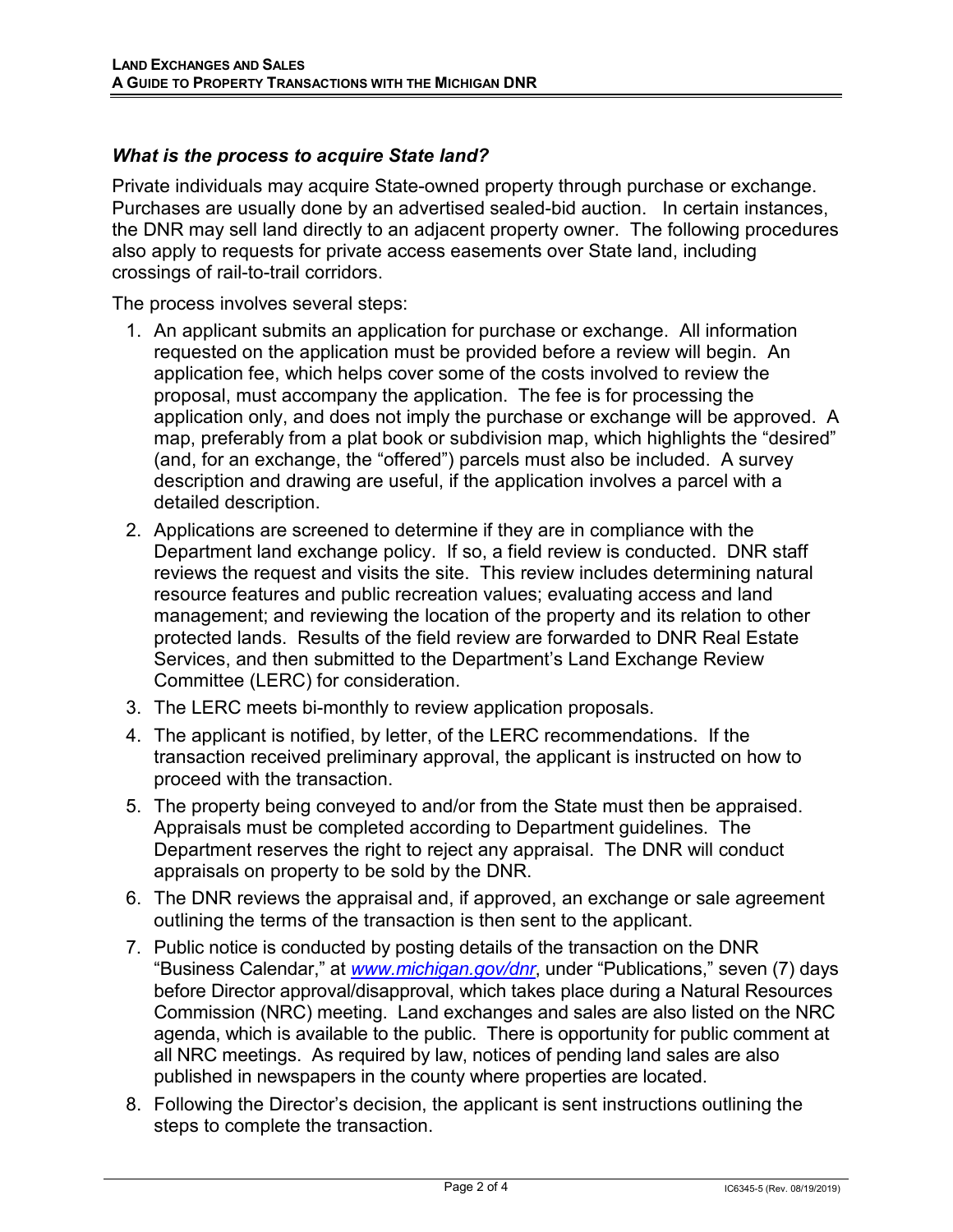# *What are the costs involved?*

parcels over 320 acres. All applicants must pay an application fee (\$300 for parcels up to 320 acres, \$500 for

For exchanges, the applicant must pay for the following:

- appraisal of offered and desired land;
- survey, if required;
- commitment of title insurance on the offered land;
- all taxes on the offered land in the year of closing;
- transfer tax and recording fee on the deed from the State to the applicant;
- • any difference in the value, if the value of the State-owned land exceeds the value of the offered private land, plus ten percent (10%) of the difference.

The applicant must satisfy all encumbrances and provide clear title to the offered land prior to closing.

For direct purchases, the applicant must pay for the following:

- appraisal;
- survey, if required;
- • an additional ten percent (10%) of the appraised value of the State land to cover Department administrative expenses.

For purchase by auction, the applicant pays only the bid price.

### *Does the State retain any rights to the land?*

Yes, in some cases the State of Michigan may retain:

- rights for ingress and egress to rivers, lakes, and streams across any lands it conveys;
- rights to any historical artifacts ("aboriginal antiquities") found on the property (such as Native American pottery);
- • mineral rights, if the mineral rights are under lease, if the land has unusual or rights on the property to be transferred to the State. sensitive environmental features, or if it is determined to be in the best interest of the State. For exchanges, minerals may be exchanged for equal value mineral
- other rights as determined by the Department.

### *When is the payment due to purchase the property?*

Payment is due within 45 days from the date of the invoice.